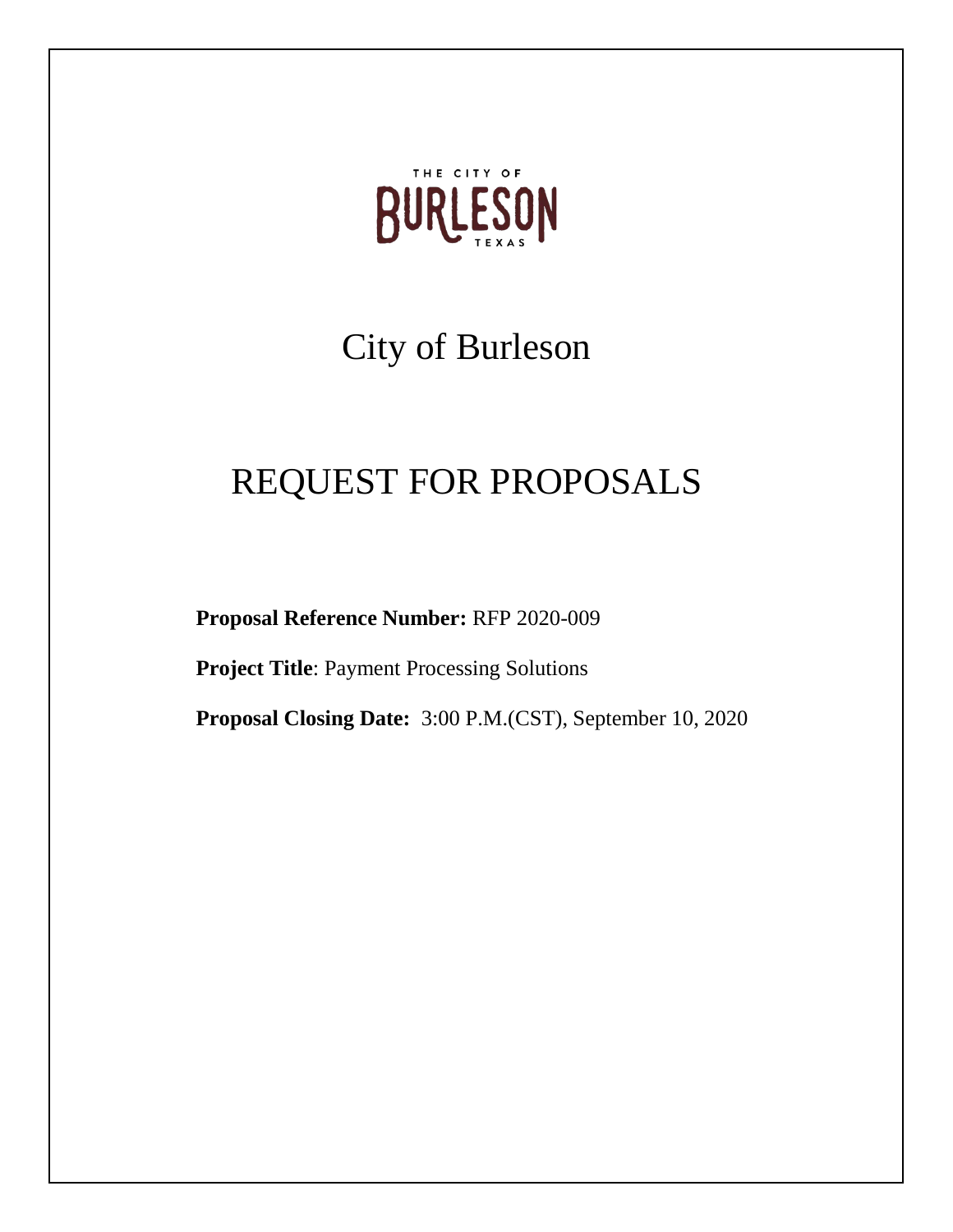### **TABLE OF CONTENTS**

## **Table of Contents Page 1 Request for Proposals** 1. Introduction Page 2 2. Definitions Page 3 3. General Information **Page 4** 4. RFP Withdrawals and/or Amendments Page 4 5. Estimated Quantities Page 4 6. Proposal Submittal Requirements Page 4 7. Proposal Evaluation and Contract Award Page 5 **Appendix A – Scope of Services** 1. Project Title Page 6 2. Scope of Services Contact Page 6 3. Special Conditions Page 6 4. Proposal Evaluation Factors **Page 6** Page 6 5. Brand Manufacture Reference **Page 6** Page 6 6. Key Events Schedule Page 6 **7.** Scope of Services **Page 6 Appendix B – Proposal** (-) Label Format for Submittal Packet's Sealed Envelope Page 9 **I. Required Proposal Information** 1. Proposed Product and /or Services Page 10 2. Cost of Proposed Product and /or Services Page 10 3. Term of Contract and Option to Extend **Page 10** Page 10 4. Proposer's Experience / Staff Page 11 5. References Page 12 6. Trade Secrets and / or Confidential Information Page 13 7. Federal, State and/or Local Identification Information Page 13 8. Emergency Services Contract Notice Page 13 9. Cooperative Governmental Purchasing Notice Page 14 **II. Contract Terms and Conditions** 1. Delivery of Products and / or Services **Page 14** 2. Miscellaneous Page 14 3. Financial Responsibility Provisions Page 15 **Appendix C – Form CIQ Page 17**

**Appendix D – No Intent to Submit Form Page 19**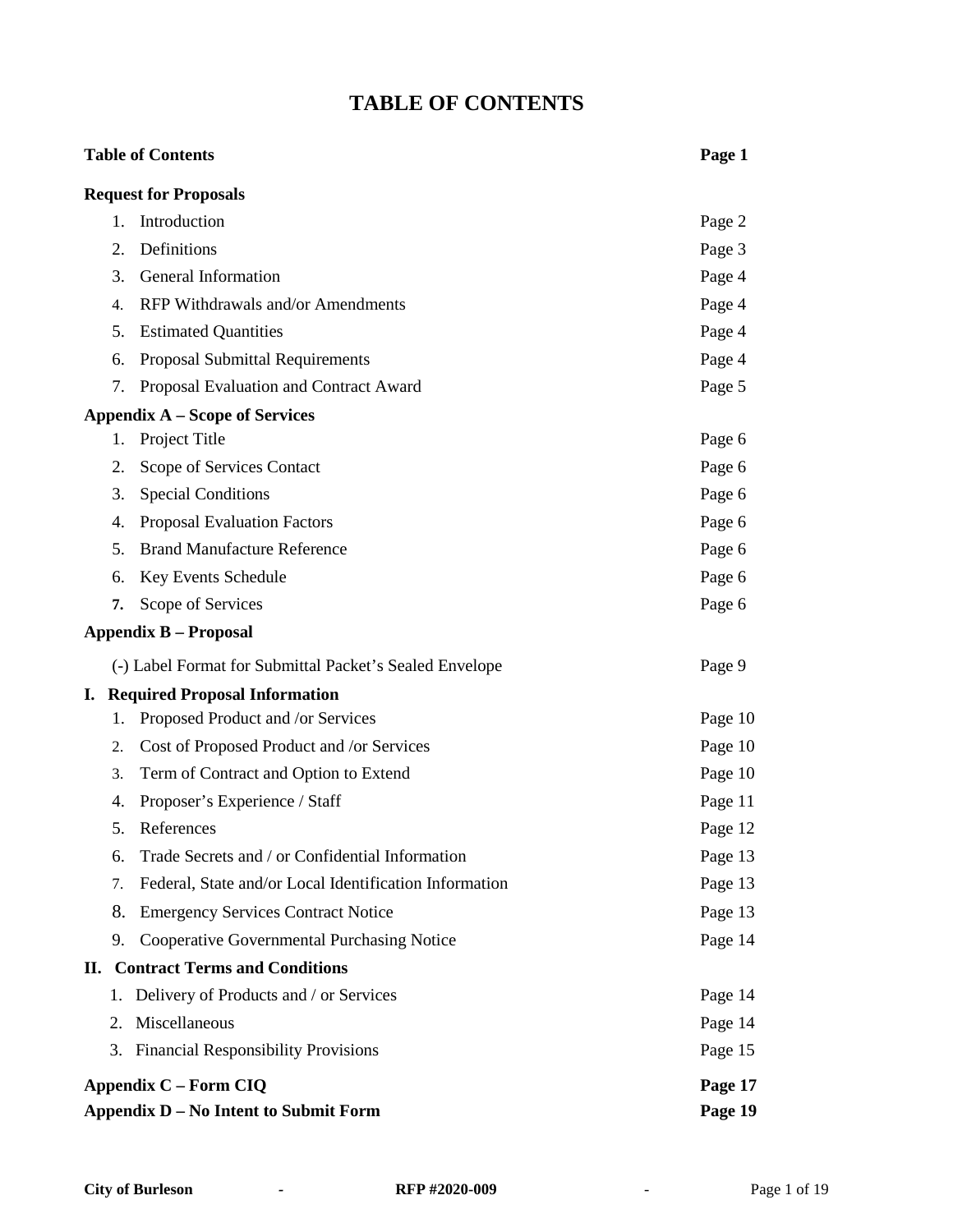### **Burleson, Texas**

### **Request for Proposals**

#### **1. Introduction**

- A. Project Overview: The City of Burleson is requesting Proposals with the intent of awarding a contract for the purchase of goods and services contained in Appendix A – Scope of Services.
- B. Questions: Following are contacts for questions as identified.
	- 1. RFP Clarifications: All questions related to requirements or processes of this RFP should be submitted in writing to the Purchasing Manager identified in section 2 below.
	- 2. Scope of Service Questions: All questions related to the scope of services should be submitted in writing to the contact person(s) noted in Appendix  $A -$ Scope of Services.
	- 3. Replies: Responses to inquiries which directly affect an interpretation or effect a change to this RFP will be issued in writing by addendum posted to City website. All such addenda issued by City prior to the submittal deadline shall be considered part of the RFP. The City shall not be bound by any reply to an inquiry unless such reply is made by such formal written addendum.
	- 4. Acknowledgement of Addenda: The Proposer must acknowledge all addenda by signing and returning such document(s) or by initialing appropriate area of the Proposal.
- C. Notification of Errors or Omissions: Proposers shall promptly notify the City of any omissions, ambiguity, inconsistency or error that they may discover upon examination of this RFP. The City shall not be responsible or liable for any errors and/or misrepresentation that result from the solicitations which are inadvertently incomplete, ambiguous, inconsistent or obviously erroneous.
- D. Conflict of Interest Questionnaire (Form CIQ): A person or business, and their agents, who seek to contract or enter into an agreement with the City, are required by Texas Local Government Code, Chapter 176, to file a conflict of interest questionnaire (FORM CIQ) which is found in Appendix C. The form must be filed with the City Secretary no later than seven (7) days after the date the person or business begins contract discussions or negotiations with the City, or submits an application, response to a request for proposals or bids, correspondence, or other writing related to any potential agreement with the City.
- E. Form 1295 Certificate of Interested Parties: In 2015, the Texas Legislature adopted House Bill 1295, which added section 2252.908 of the Government Code. The law states that a governmental entity or state agency may not enter into certain contracts with a business entity unless the business entity submits a disclosure of interested parties to the governmental entity or state agency at the time the business entity submits the signed contract to the governmental entity or state agency. The law applies only to a contract of a governmental entity or state agency that either (1) requires an action or vote by the governing body of the entity or agency before the contract may be signed or (2) has a value of at least \$1 million. The disclosure requirement applies to a contract entered into on or after January 1, 2016. Please go to the Texas Ethics Commission webpage [\(www.ethics.state.tx.us\)](http://www.ethics.state.tx.us/) for full instructions and to complete the required steps for creation of Form 1295. Once the form is completed online, printed and signed please return the form with your proposal submission.

#### **2. Definitions**

Proposal: The signed and executed submittal of the entirety of Appendix B – Proposal.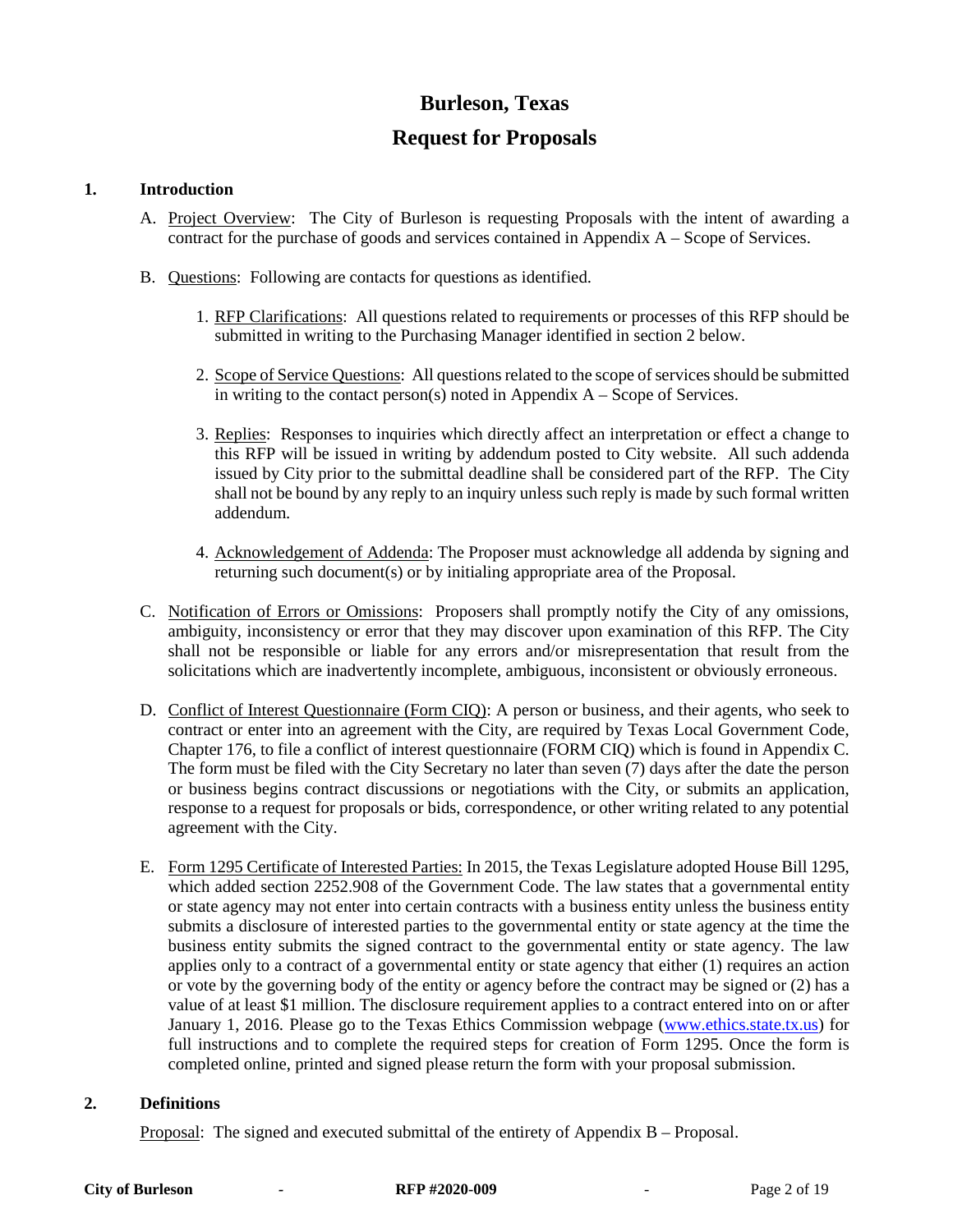Proposer: The Proposer and the Proposer's designated contact signing the first page of the Proposal.

City of Burleson ("City"): The City of Burleson, Texas.

Project: The name of this Request for Proposals as identified on the cover sheet and first page of Appendix A – Scope of Services.

Purchasing Manager: The City of Burleson Purchasing Manager is Justin Scharnhorst, Phone: (817) 426-9646, E-Mail: [jscharnhorst@burlesontx.com;](mailto:jscharnhorst@burlesontx.com) Fax (817) 426-9368.

Request for Proposals (RFP): The entirety of this document, including all Appendices and Addenda.

#### **3. General Information**

- A. Tax Exempt Status: City purchases are exempt from State Sales Tax and Federal Excise Tax. Do not include tax in the Proposal. City will furnish Excise Tax Exemption Certificate upon request.
- B. Public Inspection of Proposals: The City strictly adheres to the Texas Public Information Act (Texas Government Code Chapter 552.001, et seq.) and all other governing statutes, regulations, and laws regarding the disclosure of RFP information. Proposals are not available for public inspection until after the contract award. If the Proposer has notified the City, in writing, that the Proposal contains trade secrets or confidential information, the City will generally take reasonable steps to prevent disclosure of such information, in accordance with the Public Information Act. This is a statement of general policy only, and in no event shall the City be liable for disclosure of such information by the City in response to a request, regardless of the City's failure to take any such reasonable steps, even if the City is negligent in failing to do so.

#### **4. RFP Withdrawals and/or Amendments**

- A. RFP Withdrawal: The City reserves the right to withdraw this RFP for any reason.
- B. RFP Amendments: The City reserves the right to amend any aspect of this RFP by formal written Addendum prior to the Proposal submittal deadline and will endeavor to notify all potential Proposers that have registered with the City, but failure to notify shall impose no obligation or liability on the City.

#### **5. Estimated Quantities**

The City does not guarantee to purchase any minimum or maximum quantity but does contemplate purchasing exclusively during the term of the contract from the successful vendor.

#### **6. Proposal Submittal Requirements**

- A. Submittal Packet Required Content: All proposals must be submitted electronically. The Proposer must visit <https://burlesontx.bonfirehub.com/login> and register. Once registered for this complimentary service, the Proposer may submit Proposal Documents electronically by selecting the appropriate Proposal Identification.
- B. Submittal Deadline: It is the Proposer's responsibility to have the Proposal Documents correctly electronically submitted by the submittal deadline. No extensions will be granted and no late submissions will be accepted.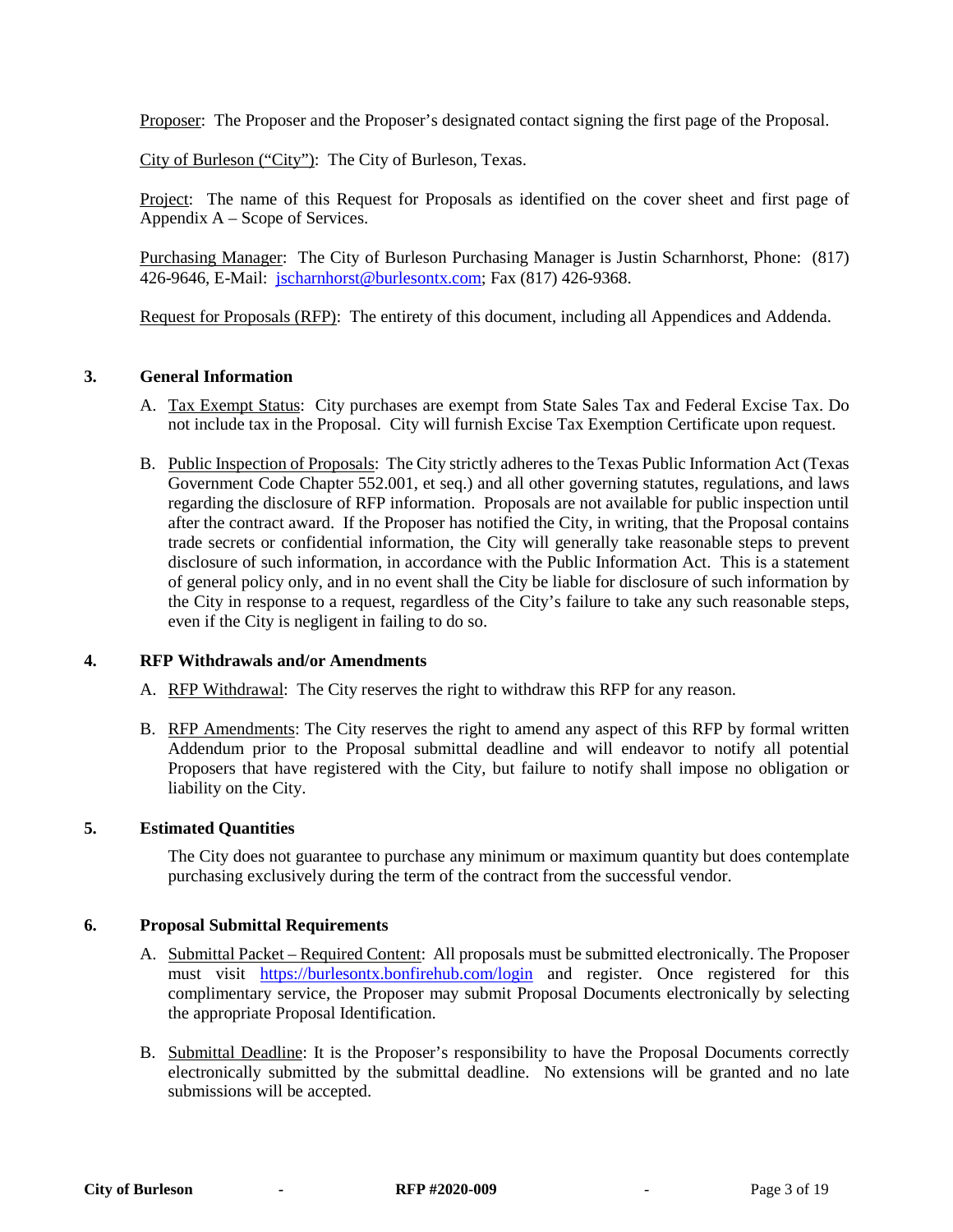- C. Proposals Received Late: Proposers are encouraged to submit their proposals as soon as possible. The time and date of receipt as recorded within the Bonfire electronic system shall be the official time of receipt. The City is not responsible for late submission regardless of the reason. Late Proposals will not be considered under any circumstances.
- D. Alterations or Withdrawals of Proposal Document: Any submitted Proposal may be withdrawn or a revised proposal substituted prior to the submittal deadline. Proposal Documents cannot be altered, amended or withdrawn by the Proposer after the submittal deadline, unless such alteration, amendment or withdrawal notice is approved in writing by the Purchasing Manager.
- E. Proposal Document Format: All Proposal Documents must be prepared in single-space type, on standard  $8-1/2$ " x 11" vertically oriented pages, numbered at the bottom. The City only accepts electronic submissions via [https://burlesontx.bonfirehub.com/login.](https://burlesontx.bonfirehub.com/login) Any other format (via telephone, fax, email, etc.) may be rejected by the City at its discretion.
- F. Validity Period: Once the submittal deadline has passed, any Proposal Document shall constitute an irrevocable bid to provide the commodities and/or services set forth in the Scope of Services at the price(s) shown in the Proposal Document. Such proposal shall be irrevocable until the earlier of the expiration of ninety (90) days from the submittal deadline, or until a contract has been awarded by the City.

#### **7. Proposal Evaluation and Contract Award**

- A. Proposal Evaluation and Contract Award Process: An award of a contract to provide the goods or services specified herein will be made using competitive sealed proposals, in accordance with Chapter 252 of the Texas Local Government Code and with the City's purchasing policy. The City will evaluate all proposals to determine which proposers are reasonably qualified for the award of the contract, applying the anticipated evaluation factors and emphasis to be placed on each factor as identified in the Scope of Services. The City may, at its option, conduct discussions with or accept proposal revisions from any reasonably qualified proposer. The City reserves the right to determine which proposal will be most advantageous to the City.
- B. Completeness: If the Proposal is incomplete or otherwise fails to conform to the requirements of the RFP, City alone will determine whether the variance is so significant as to render the Proposal nonresponsive, or whether the variance may be cured by the Proposer or waived by the City, such that the Proposal may be considered for award.
- C. Ambiguity: Any ambiguity in the Proposal as a result of omission, error, lack of clarity or noncompliance by the Proposer with specifications, instructions and all conditions shall be construed in the favor of the City. In the event of a conflict between these standard RFP requirements and details provided in Appendix A – Scope of Services or Appendix B – Proposal, the Appendices shall prevail.
- D. Unit Prices and Extensions: If unit prices and their extensions do not coincide, the City may accept the price most beneficial to the City, and the Proposer will be bound thereby.
- E. Additional Information: City may request any other information necessary to determine Proposer's ability to meet the minimum standards required by this RFP.
- F. Partial Contract Award: City reserves the right to award one contract for some or all the requirements proposed or award multiple contracts for various portions of the requirements to different Proposers based on the unit prices proposed in response to this request, or to reject any and all Proposals and re-solicit for Proposals, as deemed to be in the best interest of City.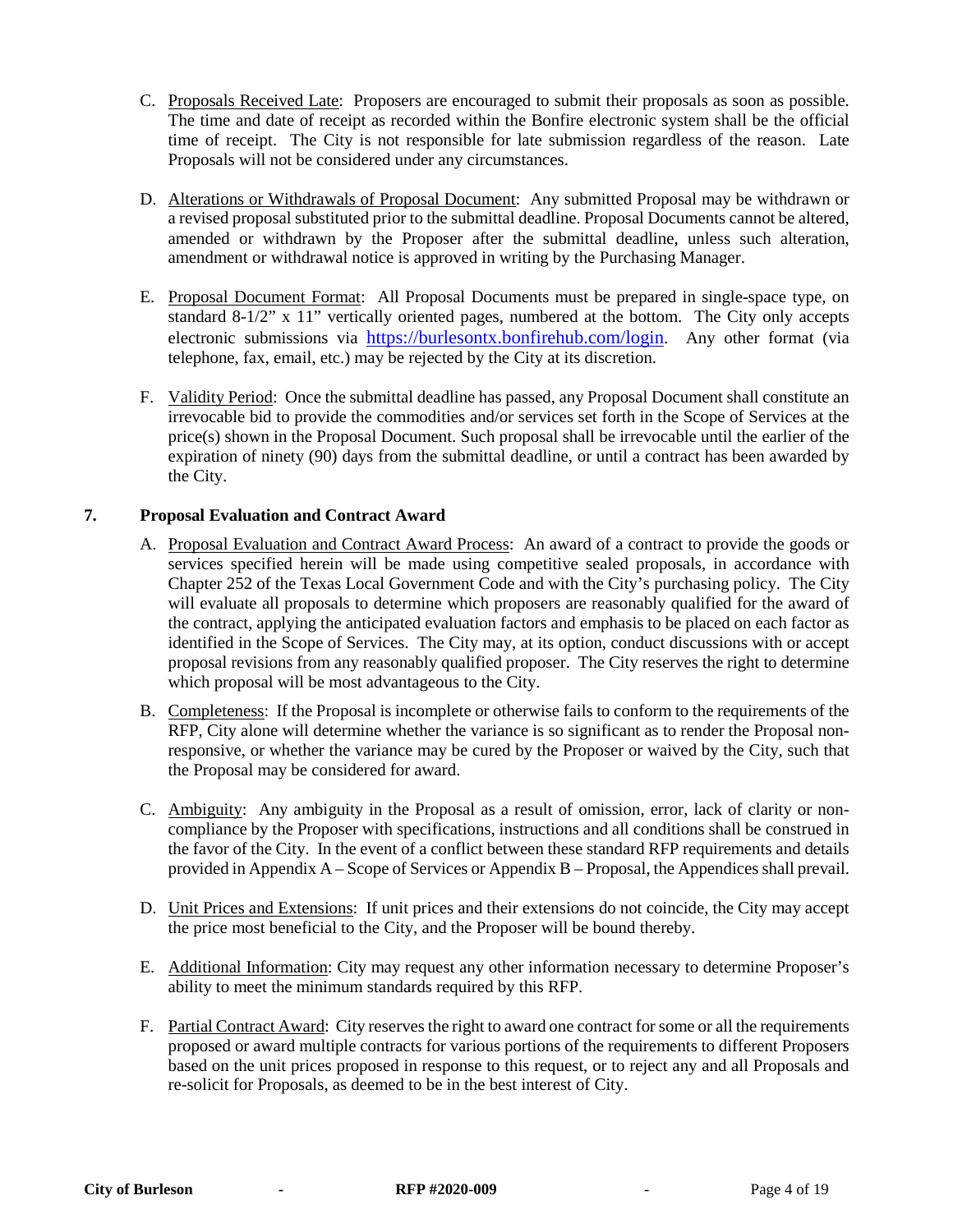G. Terminate for Cause: The occurrence of any one or more of the following events will justify termination of the contract by the City of Burleson for cause:

The successful proposer fails to perform in accordance with the provisions of these specifications; or

- 1. The successful proposer violates any of the provisions of these specifications; or
- 2. The successful proposer disregards laws or regulations of any public body having jurisdiction; or
- 3. The successful proposer transfers, assigns, or conveys any or all of its obligations or duties under the contract to another without written consent of the City.
- 4. If one or more of the events identified in Subparagraphs G i) through iv) occurs, the City of Burleson may, terminate the contract by giving the successful proposer seven (7) days written notice. In such case, the successful proposer shall only be entitled to receive payment for goods and services provided before the effective date of termination. The successful proposer shall not receive any payment on account of loss of anticipated profits or revenue or other economic loss resulting from such termination.
- 5. When the contract has been so terminated by the City of Burleson, such termination shall not affect any rights or remedies of the City then existing or which may thereafter accrue.
- H. Terminate for Convenience: This contract may be cancelled or terminated at any time by giving vendor thirty (30) days written notice. Vendor may be entitled to payment for services actually performed; to the extent said services are satisfactory.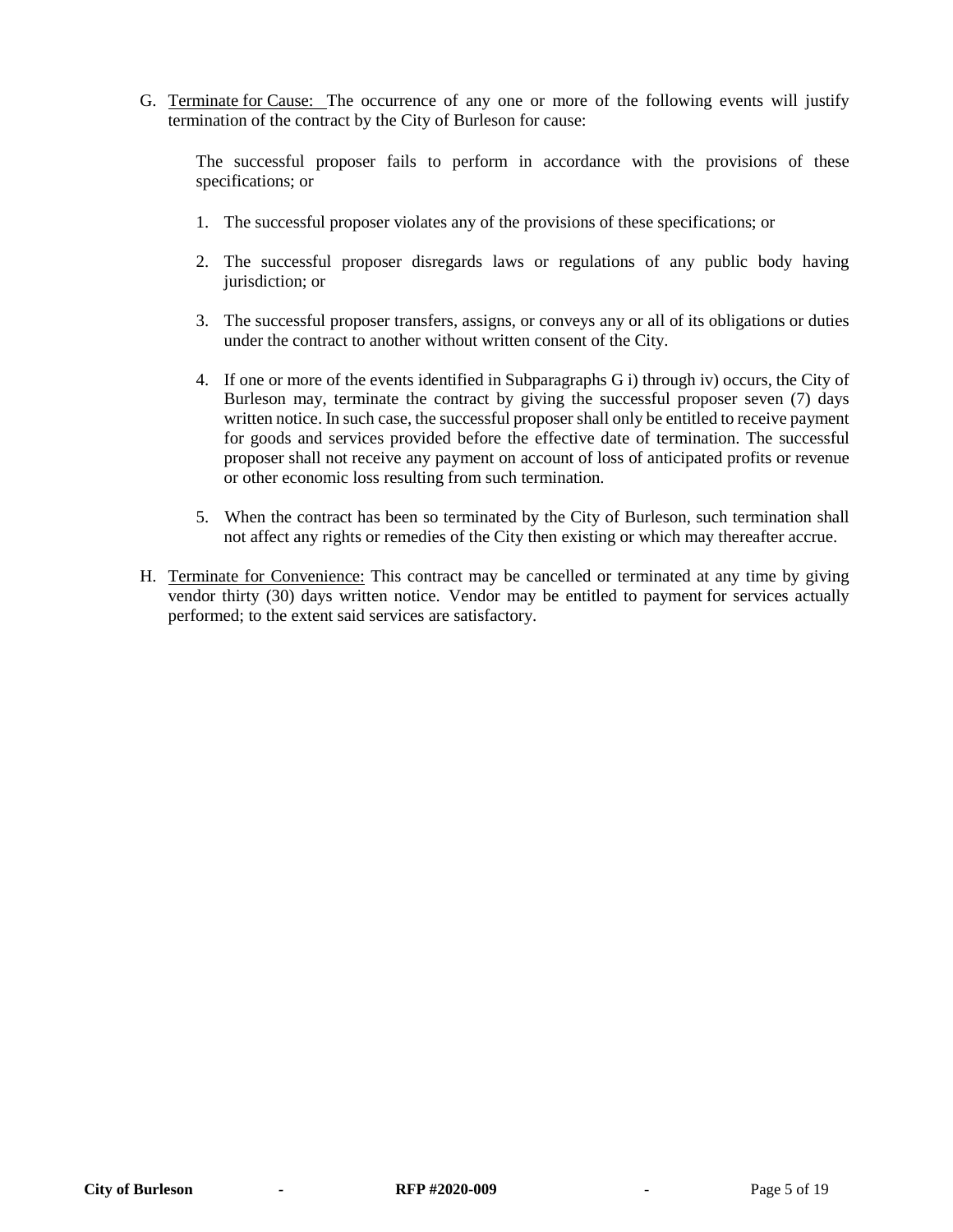## **Appendix A – Scope of Services**

#### 1. **Project Title: Payment Processing Solutions**

#### 2. **Scope of Services Contact**

Questions about the technical nature of the Scope of Services, etc. may be directed to Justin Scharnhorst, Phone. 817-426-9646, e-mail: [jscharnhorst@burlesontx.com.](mailto:jscharnhorst@burlesontx.com)

#### 3. **Proposal Evaluation Factors**

| Emphasis | Factor                                        |
|----------|-----------------------------------------------|
| 35%      | <b>Overall Price for Services</b>             |
| 30%      | <b>Experience Providing Required Services</b> |
| 30%      | Timeliness meeting City deadlines             |
| 5%       | Past experience with the City                 |

#### 4. **Key Events Schedule**

| Proposal Release Date                       | August 26, 2020   |
|---------------------------------------------|-------------------|
| Deadline for Submittal of Written Questions | September 8, 2020 |
| Anticipated Award Date                      | October 5, 2020   |

#### 5. **Scope of Services**

A. Web/Online services: Our online payment portal is in need of current technology to serve our customers with a user-friendly platform. Customers will need the ability to make a one-time payment and also create a login using a username or email address and a password. Once logged in, customers need the ability to view current and past due balances, payment history, billing history and consumption history. The customer must be able to setup automatic payments with a credit card or bank account. At a minimum, the payment methods accepted should be Visa, MasterCard and electronic check. We would also like to accept Discover. Payments shall show in our billing software, Central Square Naviline, in real time.

Clerks in the billing office need access to a portal to assist customers with login issues.

Please specify if there are any other payment options that would be included with the service such as PayPal, Apple Pay, and pay by text, remote payment sites/kiosks, etc.

B. IVR: When a customer calls a number that is designated to the City of Burleson they should be required to put in their account number. The system should have access to their account so it can tell the customer what their payment amount should be. The system, at a minimum, should accept Visa, MasterCard and electronic check. We would also like to accept Discover. Payments should show in our billing software, Central Square Naviline, in real time.

\*The online system needs to be operational by December 31, 2020 and the IVR system needs to be up and running by March 15, 2021. Responses should take this timeline into consideration. Dates are not negotiable.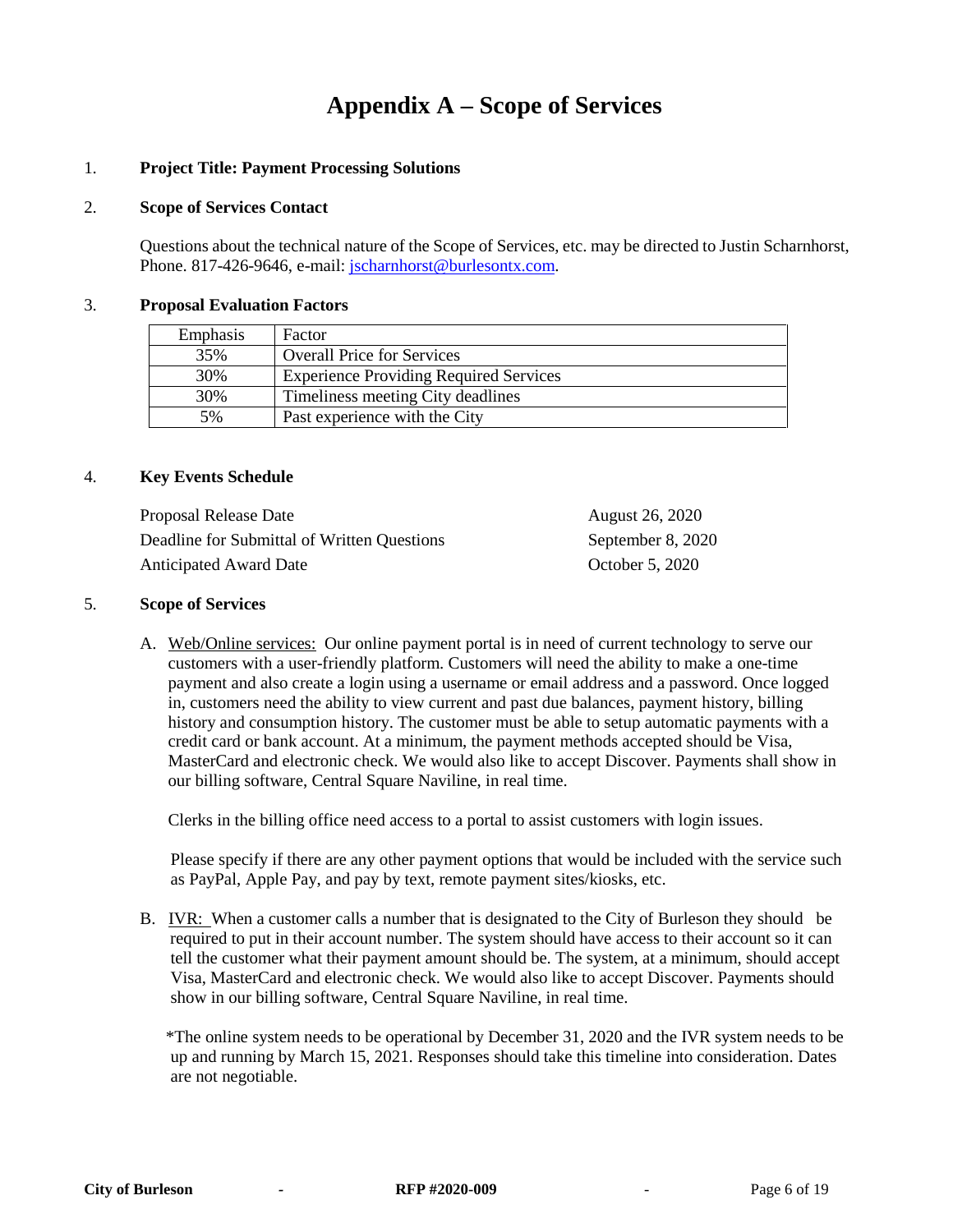- C. Fiserv: Currently, these payments are received through our IVR vendor so they can uploaded into our billing software. Please state in your bid if you have or can form a relationship with Fiserv so we can continue uploading payments this way.
- D. Data Security Compliance: The firm must provide proof of PCI-DSS compliance, including a summary of your ongoing plans to maintain your compliance with the PCI (Payment Card Industry) standards. Information Security Program (CISP) and Payment Card Industry (PCI) Data Security Stands (DSS) compliant.
- E. Payment, Settlement and refunding: The firm must provide a funding schedule which minimizes the timeframe between settlement and funding to the City. The schedule(s) should clearly specify all requirements, such as daily settlement cutoff times that must be met by the City, in order to achieve timely funding.
- F. Gross payments posted: The firm must deposit gross payments in the City's designated bank account daily.
- G. Daily Reports Availability: The firm must provide online daily transaction and account reconciliation reports with multiple sorting options.
- H. Current systems compatibility: software and internet applications must be compatible with the City's present software:
	- Sales County
	- Sales Amount
	- Refund Count
	- Refunded Amount
	- Average Ticket
	- Online
	- IVR
- I. List Options for outbound payment reminders / confirmations / alerts including how alerts are delivered.

#### **Service Fee Schedule**

#### Online payments

Last 12 months:

- Average payment: \$128.00
- Payments range from \$0.02 \$6,280.85
- Total payments: 75,361

#### IVR payments

Last 12 months:

- Returns: 65
- Credit/debit cards: 13,706
- Electronic check: 2.559

If payment cap is required, we prefer it be at least \$7,000.00

Fiserv payments Last 12 months: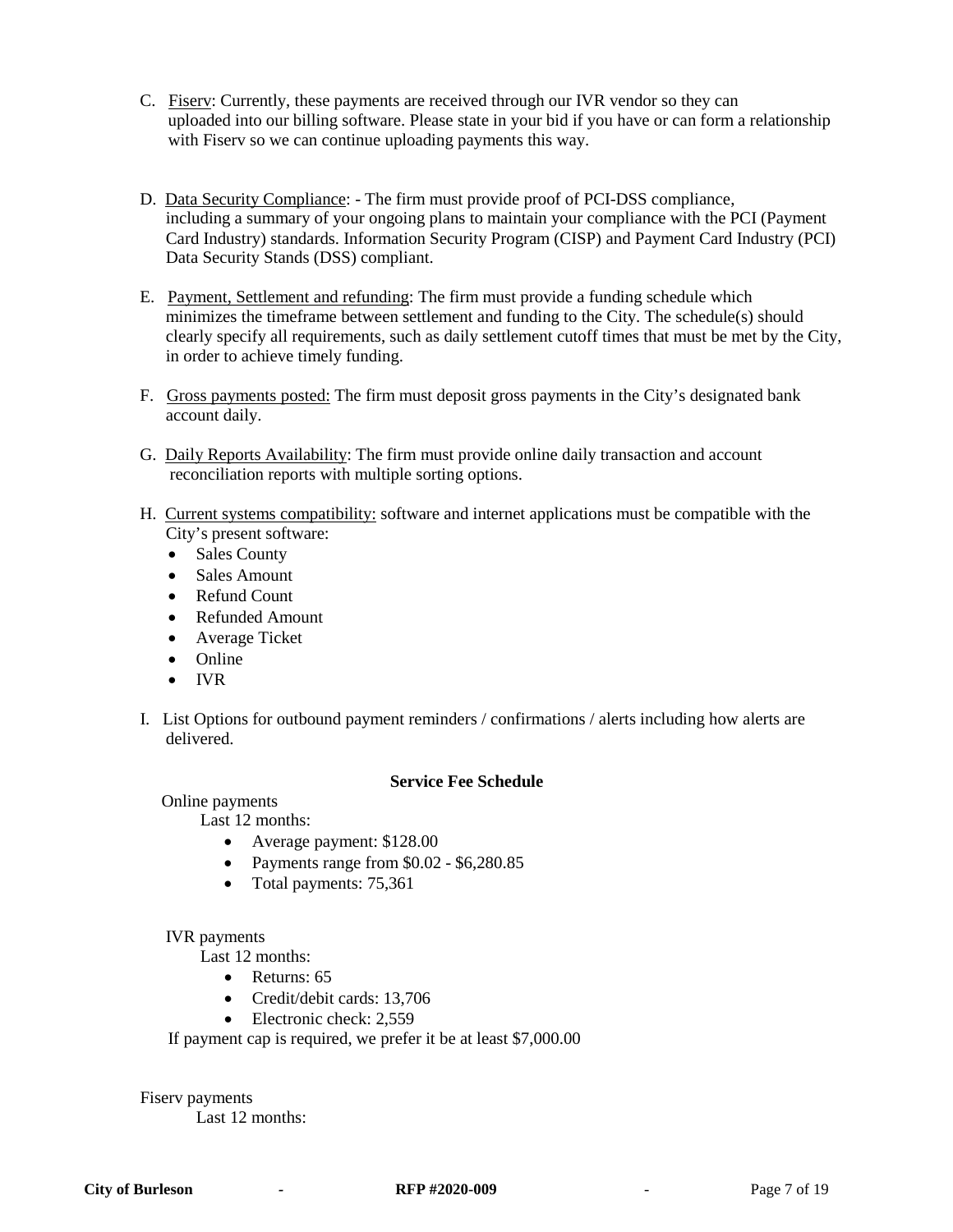• Total payments: 6,790

Total proposed cost should be inserted on this page. Vendors are able to create their own costing sheet.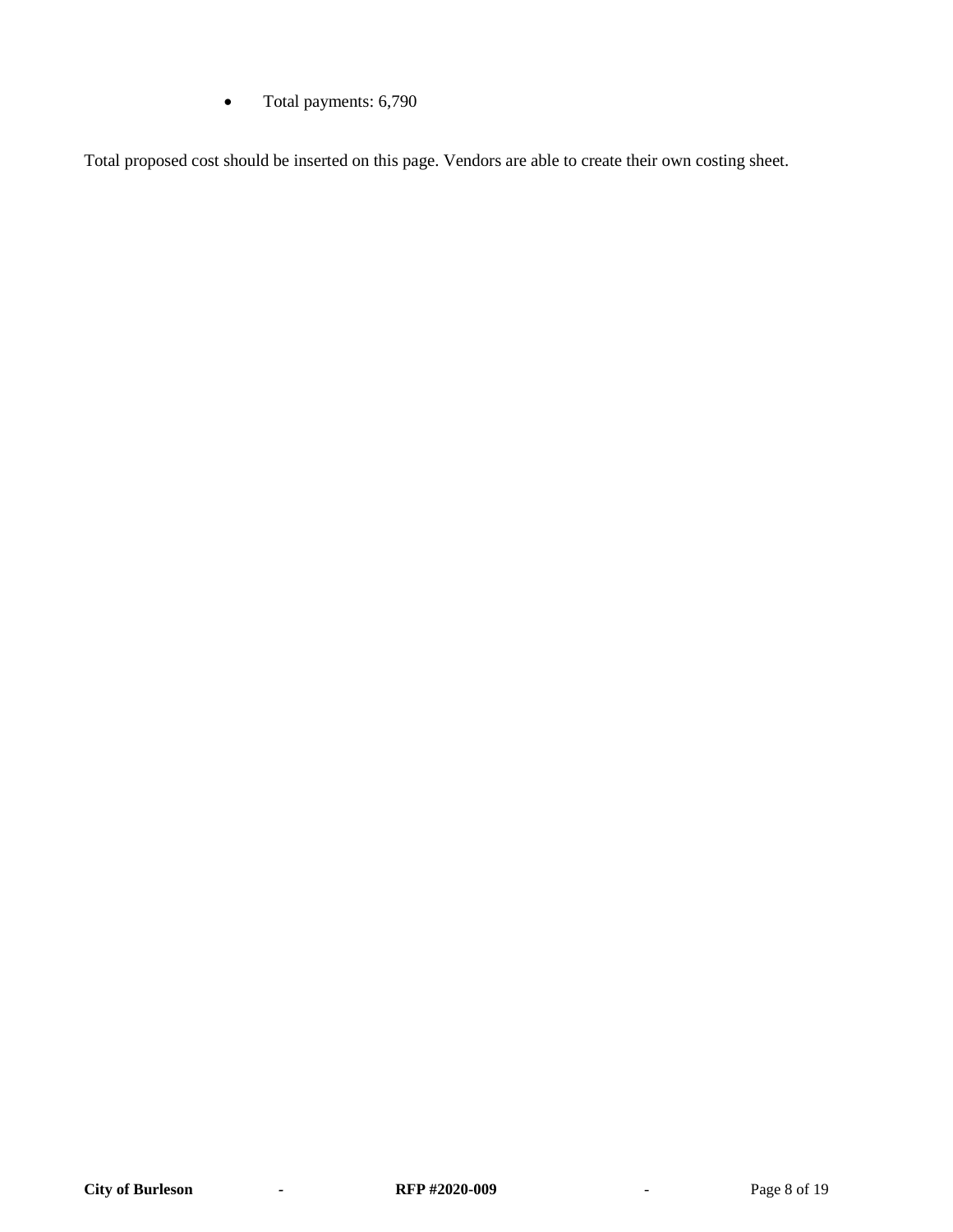# **Appendix B – Proposal**

**Submittal Checklist: (To determine validity of proposal)**

|                                                                                                                                                      | All proposals submitted to the City of Burleson shall include this page with the submitted Proposal. |  |
|------------------------------------------------------------------------------------------------------------------------------------------------------|------------------------------------------------------------------------------------------------------|--|
| <b>RFP Number:</b>                                                                                                                                   | 2020-009                                                                                             |  |
| <b>Project Title:</b>                                                                                                                                | <b>Payment Processing Solutions</b>                                                                  |  |
| <b>Submittal Deadline:</b>                                                                                                                           | 3:00 P.M. (CST), September 10, 2020                                                                  |  |
| <b>Submit Electronically* to:</b>                                                                                                                    |                                                                                                      |  |
| https://burlesontx.bonfirehub.com/login                                                                                                              |                                                                                                      |  |
| * Requires email account login and password.                                                                                                         |                                                                                                      |  |
|                                                                                                                                                      | <b>Proposer Information:</b>                                                                         |  |
| <b>Proposer's Legal Name:</b>                                                                                                                        |                                                                                                      |  |
| <b>Address:</b>                                                                                                                                      |                                                                                                      |  |
| City, State & Zip                                                                                                                                    |                                                                                                      |  |
| <b>Federal Employers</b>                                                                                                                             |                                                                                                      |  |
| <b>Identification Number #</b>                                                                                                                       |                                                                                                      |  |
| <b>Phone Number:</b>                                                                                                                                 | <b>Fax Number:</b>                                                                                   |  |
| <b>E-Mail Address:</b>                                                                                                                               |                                                                                                      |  |
|                                                                                                                                                      | <b>Proposer Authorization</b>                                                                        |  |
| I, the undersigned, have the authority to execute this Proposal in its entirety as submitted and enter into a contract<br>on behalf of the Proposer. |                                                                                                      |  |
|                                                                                                                                                      | Printed Name and Position of Authorized Representative: _________________________                    |  |
| Signature of Authorized Representative: ___________                                                                                                  |                                                                                                      |  |
|                                                                                                                                                      | Signed this __________(day) of ______________________(month), _______(year)                          |  |
| I learned of this Request for Proposals by the following means:                                                                                      |                                                                                                      |  |
| Newspaper Advertisement                                                                                                                              | City E-mail Notification                                                                             |  |
| <b>Burleson Website</b>                                                                                                                              | Cold Call to City                                                                                    |  |
| Mailed Me a Copy                                                                                                                                     | Other                                                                                                |  |
| Bonfire                                                                                                                                              |                                                                                                      |  |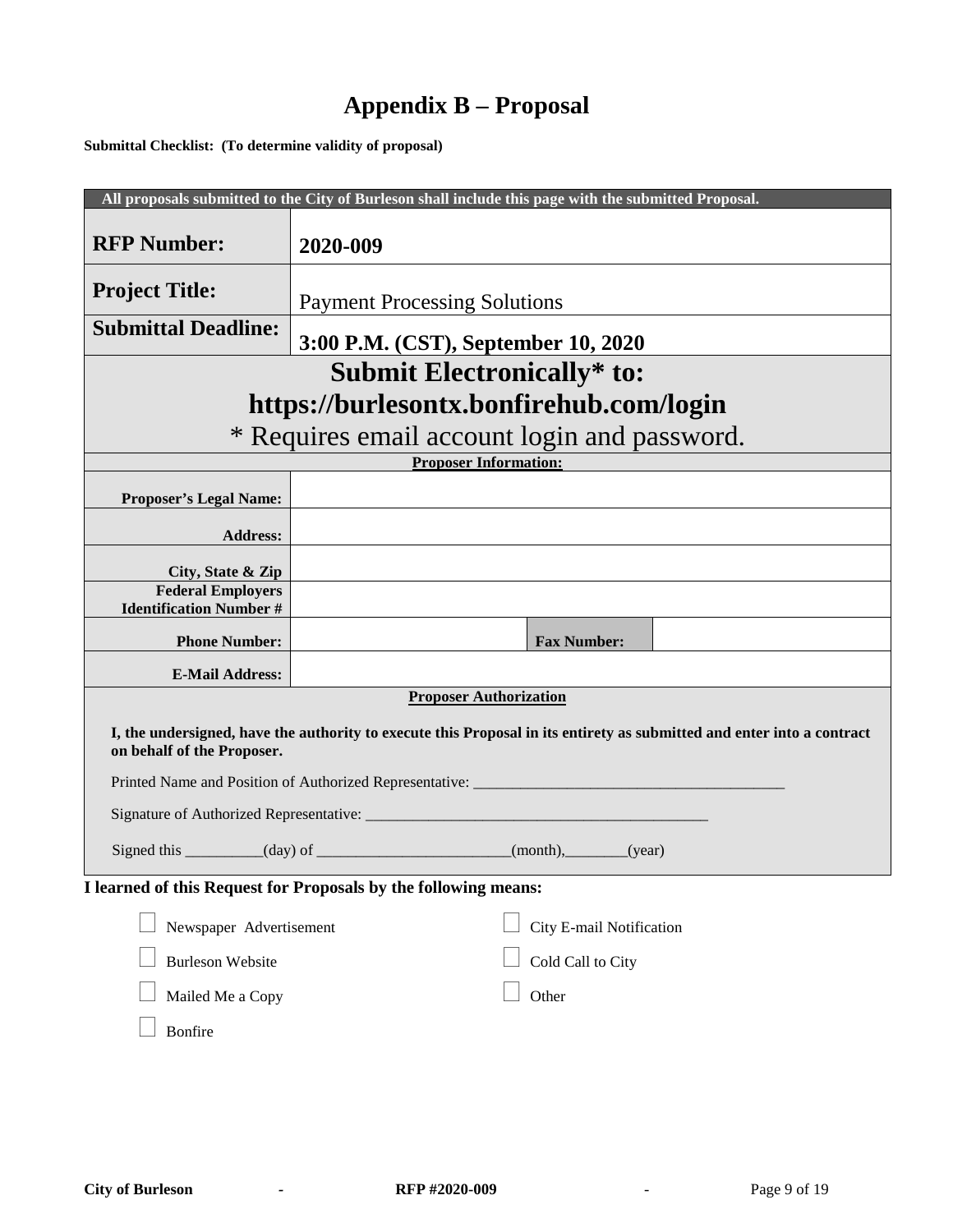#### **I.** *REQUIRED PROPOSAL INFORMATION. IN ORDER FOR A PROPOSAL TO BE CONSIDERED COMPLETE, AND TO BE EVALUATED FOR A CONTRACT AWARD BY THE CITY, PROPOSER MUST SUBMIT ALL OF THE FOLLOWING INFORMATION*:

#### **1. Proposed Products and/or Services**

- A. Product or Service Description: Proposers should utilize this section to describe the technical aspects, capabilities, features and options of the product and/or service proposed in accordance with the required Scope of Services as identified in Appendix A. Promotional literature, brochures, or other technical information may be used.
- B. Additional Hardware Descriptions: Proposers should also include in this section a detailed description of what additional hardware and/or software, if any, would be required by the City in order to fully utilize the goods and/or services proposed.
- C. Guarantees and Warranties: Each Proposer shall submit a complete copy of any warranties or guarantees provided by the manufacturer or Proposer with the Proposal submitted.
- D. Project Schedule/Delivery Date: Proposer must provide a project schedule noting all projected completion dates for segments of the Project, from start-up to completion, and all delivery dates for goods covered by the RFP. The Proposal must show the number of days required to deliver and install the product or equipment after the receipt of the City's Purchase Order.

#### **2. Cost of Proposed Products and/or Services**

- A. Pricing: Pricing shall reflect the full Scope of Services defined herein, inclusive of all associated cost for delivery, labor, insurance, taxes, overhead, and profit.
- B. Schedule of Pricing: Proposer shall quote unit pricing in accordance with the itemized listing of products or contract segments stated in the Scope of Services and using the following format:

For this procurement the schedule of pricing is not available in hardcopy. You may access it via the online portal [\(www.burlesontx.bonfirehub.com\)](http://www.burlesontx.bonfirehub.com/). To submit your schedule of pricing, please download the Bid Table and fill it in accordingly, per the sample below.

For instructions on how to complete Bid Tables, [please refer to this article](https://support.gobonfire.com/hc/en-us/articles/216733798-How-do-I-fill-out-a-BidTable-template-Vendor-POV-) on Bonfire's Support Website. **Please note:** even if you do not have additional responses, you must download and reupload the blank document. This is to confirm that you do not require any additional costs. If you have any additional items, please fill out the Additional Responses template accordingly.

#### **3. Term of Contract and Option to Extend**

Any contract resulting from this RFP shall be effective **for twelve months from date of award.** The City anticipates that contract shall be renewed pursuant to the availability of funds and at the discretion of the City. The following clauses shall be included in the contract:

A.Option Clause: It is agreed that City will have the option to extend the contract for up to four (4) additional years, in one-year intervals. To exercise this option, the City shall serve notice 30 days prior to contract termination or to the end of any one-year extension. The Option to Extend will not be considered if funding is unavailable or if the contractor's past performance is not within the industry standard.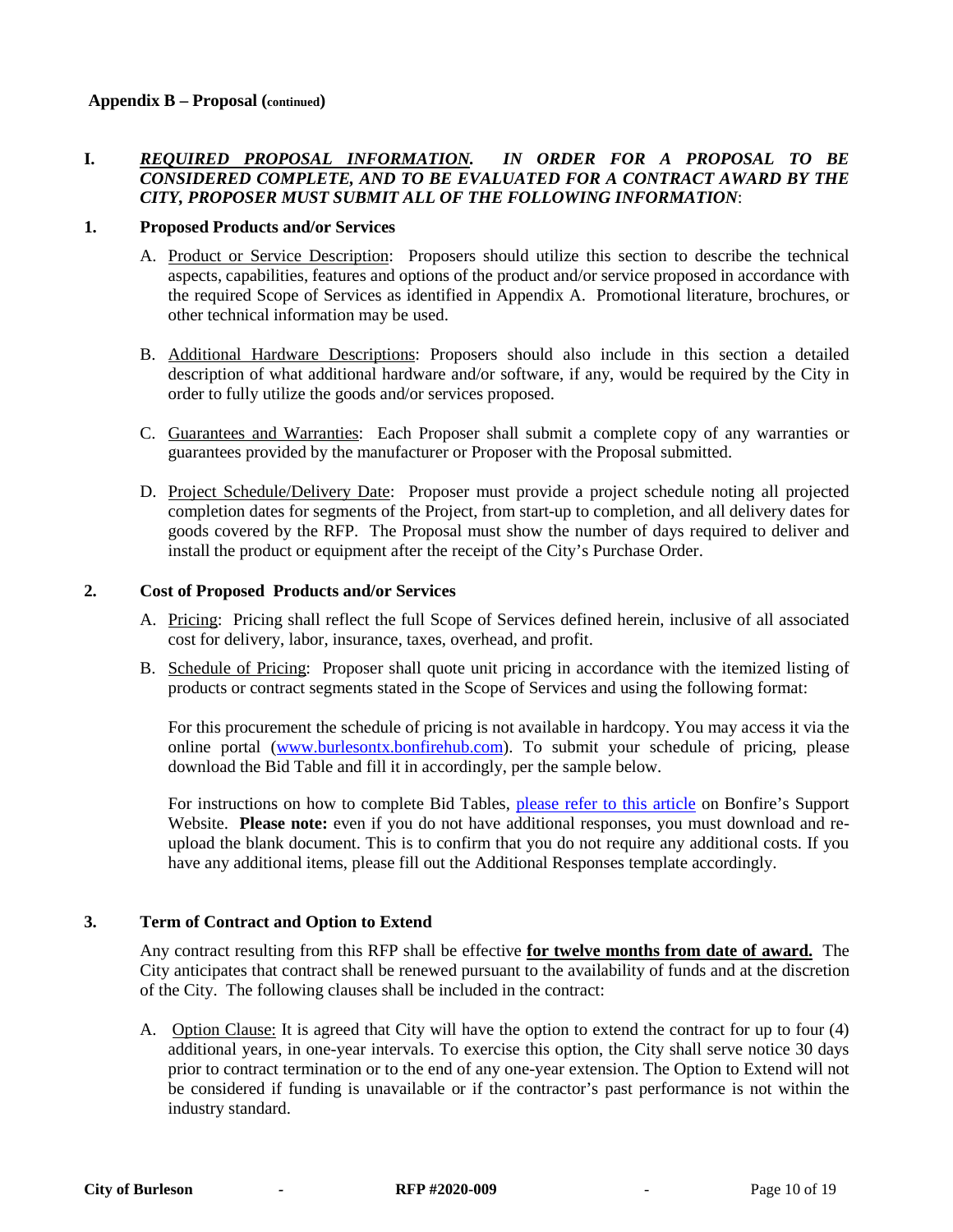B.Escalation Clause: Should market conditions prevail which dictate an increase, the successful contractor may submit documentation requesting permission to increase pricing no later than 30 days after receiving notice from the City of its intent to extend the agreement. Escalation may only occur at the time of renewal and only upon securing the approval of the City in writing. Requests for price adjustments must be solely for the purpose of accommodating an increase in the contractor's cost, not profits.

Vendors shall show in this quote their anticipated percent of escalation if/when the option to extend is exercised. The percent quoted will be a maximum. In addition, the percentage proposed will be a factor in determining the best value to the City. It is the average price over the period of the contract that will be the price factor considered in the evaluation of this quote. Quotes in which negative or no escalation is shown will be considered as 0% escalation.

C.Price Increases Upon Extension: If approved by the City, the Contractor shall modify the rates charged by the Contractor to reflect any changes shown in the comparative statement delivered to the City. The maximum increase allowed under this provision shall be four percent (4%) per year. The City shall have authority, in its reasonable discretion, to determine the validity of any change in Contractor's rates. City cannot exercise the Option to Extend with any price increases unless the Vendor completes the section of the Quote requesting anticipated percentage of annual escalation.

#### **4. Proposer's Experience / Staff**

\_\_\_\_\_\_\_\_\_.

- A. Project Team: Identify all members of the Proposer's team (including both team members and management) who will be providing any services proposed and include information which details their experience.
- B. Removal or Replacement of Staff: If an assigned staff person must be removed or replaced for any reason, the replacement person must be approved by City prior to joining the project.
- C. Business Establishment: State the number of years the Proposer's business has been established and operating. If Proposer's business has changed names or if the principals operating the business operate any similar businesses under different names, or have operated any other businesses or changed the legal status or form of the business within the last five (5) years, all names, of predecessor business names, affiliated entities, and previous business entities operated by the principals, if different than present, must be provided;

State the number of years' experience the business has: \_\_\_\_\_\_; and the number of employees:

D. Project Related Experience: All Proposals must include detailed information that details the Proposer's experience and expertise in providing the requested services that demonstrates the Proposer's ability to logically plan and complete the requested project.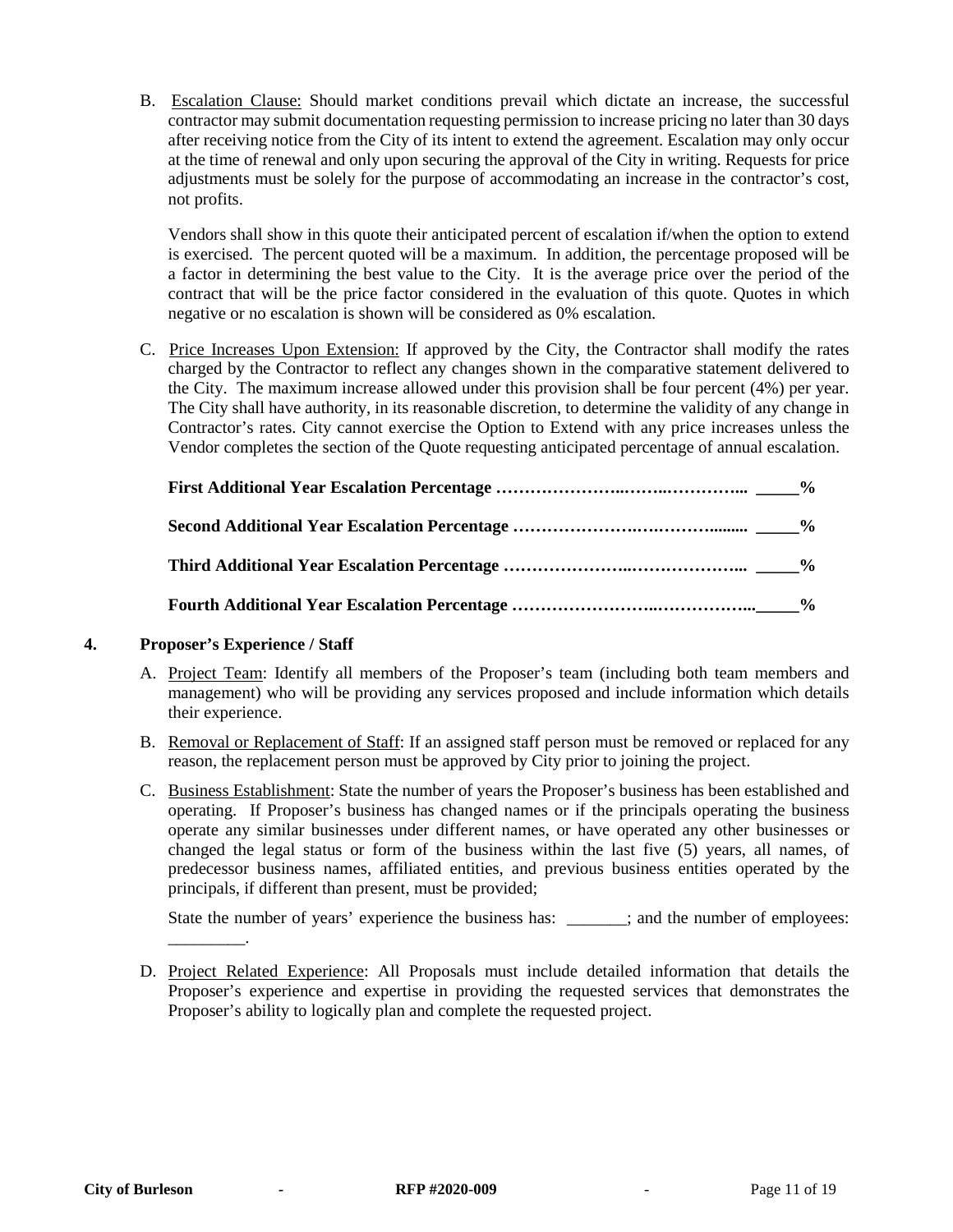#### **5. References**

Proposer shall provide four (4) references where Proposer has performed similar to or the same types of services as described herein.

#### Reference #1:

| Client / Company Name:           |                       |  |
|----------------------------------|-----------------------|--|
| <b>Contact Name:</b>             | <b>Contact Title:</b> |  |
|                                  |                       |  |
| Phone:                           | Email:                |  |
| Date and Scope of Work Provided: |                       |  |

#### Reference #2:

| Client / Company Name:           |                       |  |
|----------------------------------|-----------------------|--|
| <b>Contact Name:</b>             | <b>Contact Title:</b> |  |
|                                  |                       |  |
| Phone:                           | Email:                |  |
| Date and Scope of Work Provided: |                       |  |
|                                  |                       |  |
|                                  |                       |  |

#### Reference #3:

| Client / Company Name:           |                       |  |
|----------------------------------|-----------------------|--|
| <b>Contact Name:</b>             | <b>Contact Title:</b> |  |
| Phone:                           | Email:                |  |
| Date and Scope of Work Provided: |                       |  |

#### Reference #4:

| Client / Company Name:           |                       |  |
|----------------------------------|-----------------------|--|
| <b>Contact Name:</b>             | <b>Contact Title:</b> |  |
|                                  |                       |  |
| Phone:                           | Email:                |  |
| Date and Scope of Work Provided: |                       |  |
|                                  |                       |  |
|                                  |                       |  |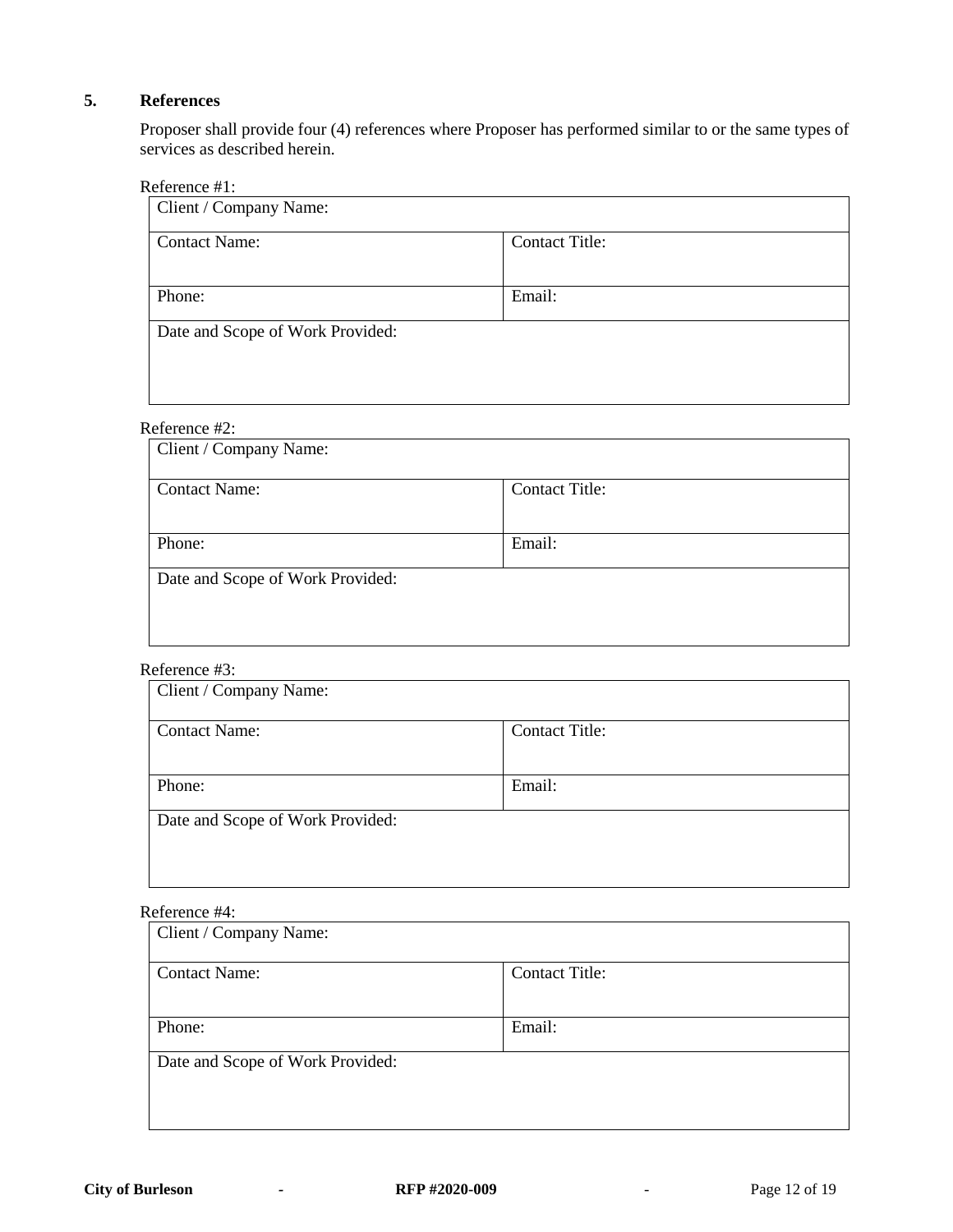#### **6. Trade Secrets and/or Confidential Information**

Trade Secrets and/or Confidential Information: This proposal (does) (does not) contain trade secrets and/or confidential information. If applicable, describe such trade secrets and confidential information, and the basis for your assertion that such material qualifies for legal protection from disclosure.

#### **7. Federal, State and/or Local Identification Information**

A. Centralized Master Bidders List registration number:

- B. Prime contractor HUB / MWBE registration number: \_\_\_\_\_\_\_\_\_\_\_\_\_\_\_\_\_\_\_\_\_\_\_\_\_\_\_\_
- C. An individual Proposer acting as a sole proprietor must also enter the Proposer's Social Security Number: #\_\_\_\_\_\_\_\_\_\_\_\_\_\_\_\_\_\_\_\_\_\_\_\_\_\_\_\_\_\_\_\_.

#### **8. Emergency Business Services Contact Notice**

During a natural disaster, or homeland security event, there may be a need for the City of Burleson to access your business for products or services after normal business hours and/or holidays. The City may request City employee pick up or vendor delivery of product or services.

For this purpose, a primary and secondary emergency contact name and phone number are required. It is critical the vendor's emergency contact information remains current. City shall be contacted by Email with any change to a contact name or phone number of these emergency contacts.

All products or services requested during an emergency event are to be supplied as per the established contract prices, terms and conditions. The vendor shall provide the fee (pricing) for an after-hours emergency opening of the business, if any. In general, orders will be placed using a City of Burleson procurement card (Master Card) or City issued Purchase Order. The billing is to include the emergency opening fee, if applicable.

The contractor shall provide the names, phone numbers and fee (pricing), if any, for an after-hours emergency opening of the business listed below.

| $\text{Contract } #: \_\_\_\_\_\_\_\_\_\$           |  |
|-----------------------------------------------------|--|
|                                                     |  |
|                                                     |  |
|                                                     |  |
| Secondary Contact (Name): Secondary Contact (Name): |  |
|                                                     |  |
|                                                     |  |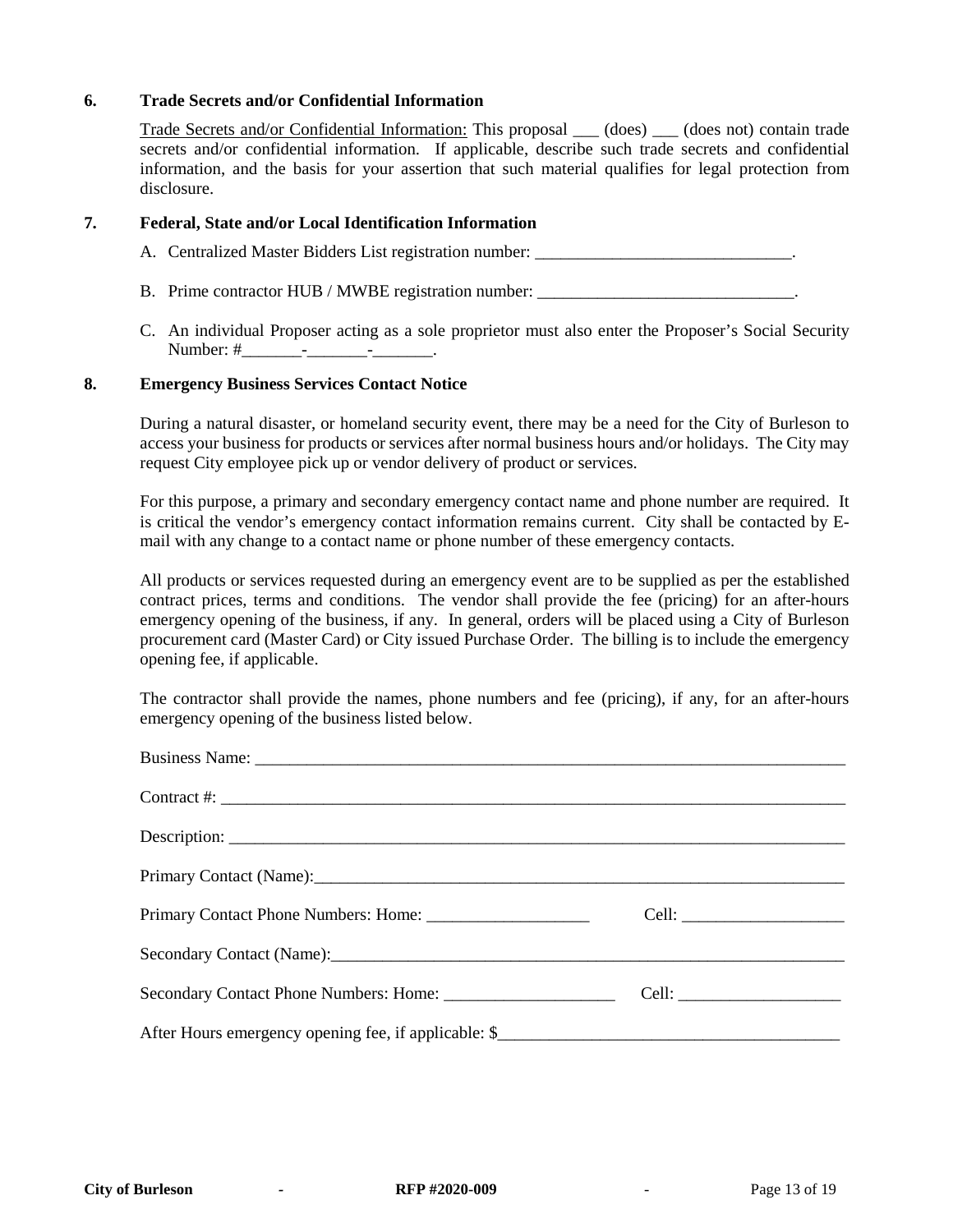#### **9. Cooperative Governmental Purchasing Notice**

Other governmental entities maintaining interlocal agreements with the City, may desire, but are not obligated, to purchase goods and services defined in this RFP from the successful Bidder. All purchases by governmental entities, other than the City, will be billed directly to and paid by that governmental entity. The City will not be responsible for another governmental entity's debts. Each governmental entity will place their own orders with the successful Bidder and be responsible for ensuring full compliance with the RFP specifications. Prior to other governmental entities placing orders, the City will notify the successful Bidder of their intent.

Please indicate below if you will permit other governmental entities to purchase from your agreement with the City.

### **[ ] Yes, Others can purchase [ ] No, Only the City can purchase**

#### **II.** *CONTRACT TERMS AND CONDITIONS. EXCEPT WHERE PROPOSER MAKES SPECIFIC EXCEPTION IN THE SUBMITTED PROPOSAL, ANY CONTRACT RESULTING FROM THIS RFP WILL CONTAIN THE FOLLOWING TERMS AND CONDITIONS, WHICH PROPOSER HEREBY ACKNOWLEDGES, AND TO WHICH PROPOSER AGREES BY SUBMITTING A PROPOSAL*:

#### **1. Delivery of Products and/or Services**

- A. Payment Terms: Unless otherwise specified in the Scope of Services or otherwise agreed to in writing by the City, payment terms for the City are Net 30 days upon receipt of invoice.
- B. Warranty of Products and Services: All products furnished under this contract shall be warranted to be merchantable and good quality and fit for the purposes intended as described in this Proposal, to the satisfaction of City and in accordance with the specifications, terms, and conditions of the Scope of Services, and all services performed shall be warranted to be of a good and workmanlike quality, in addition to, and not in lieu of, any other express written warranties provided.
- C. Late Delivery or Performance: If Proposer fails to deliver acceptable goods or services within the timeframes established in the Project Schedule, the City shall be authorized to purchase the goods or services from another source and assess any increase in costs to the defaulting Proposer, who agrees to pay such costs within ten days of invoice.
- D. Title to Goods and Risk of Loss: For goods to be provided by Proposers hereunder, if any, the title and risk of loss of the goods shall not pass to City until City actually receives, takes possession, and accepts the goods and the installation of such goods, has tested the system, and determined that it is in good and acceptable working order.

#### **2. Miscellaneous**

- A. Independent Contractor: Proposer agrees that Proposer and Proposer's employees and agents have no employer-employee relationship with City. Proposer agrees that if Proposer is selected and awarded a contract, City shall not be responsible for the Federal Insurance Contribution Act (FICA) payments, Federal or State unemployment taxes, income tax withholding, Workers Compensation Insurance payments, or any other insurance payments, nor will City furnish any medical or retirement benefits or any paid vacation or sick leave.
- B. Assignments: The rights and duties awarded the successful Proposer shall not be assigned to another without the written consent of the Purchasing Manager. Such consent shall not relieve the assigner of liability in the event of default by the assignee.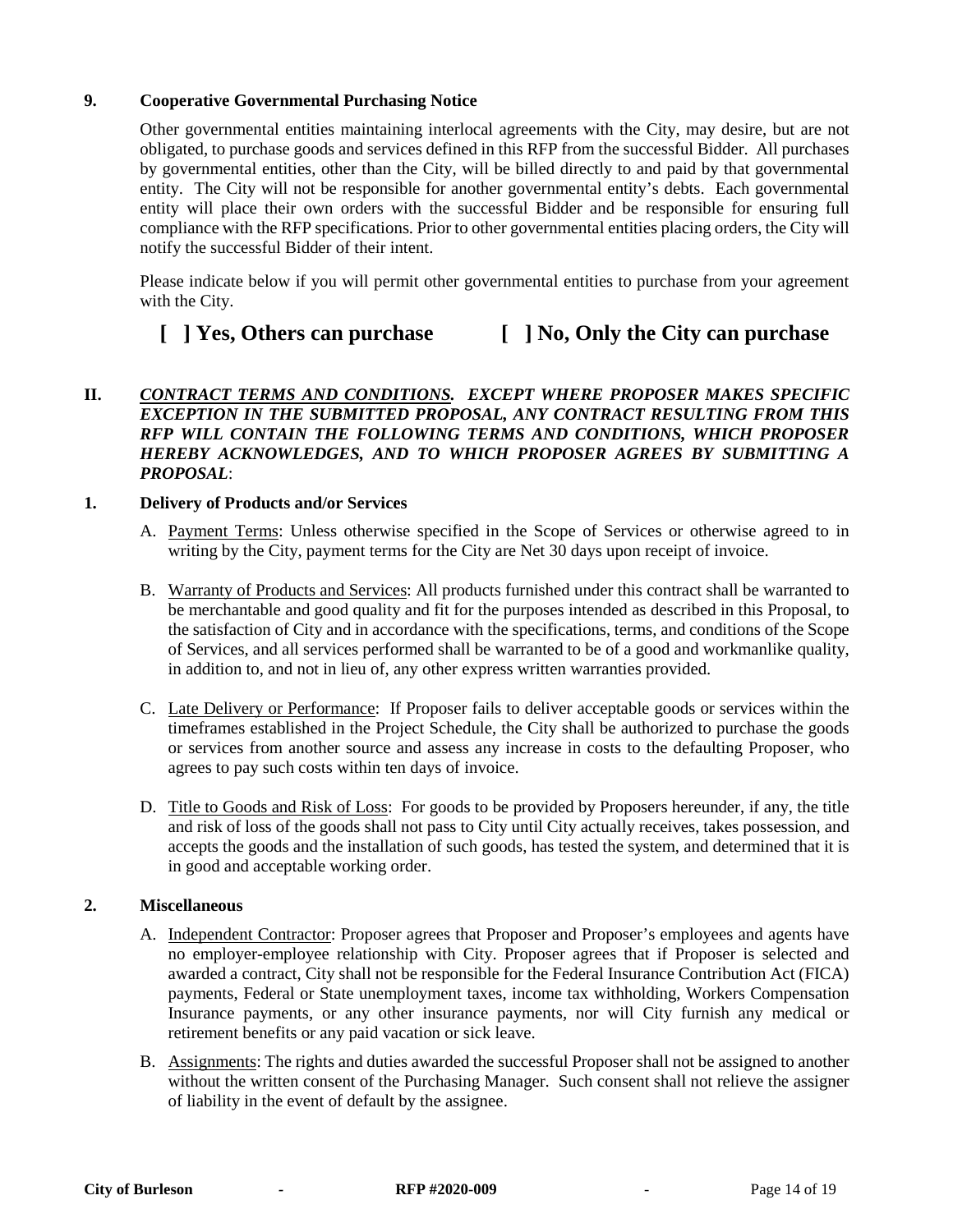- C. Liens: Proposer shall indemnify and save harmless the City against any and all liens and encumbrances for all labor, goods, and services which may be provided to the City by Proposer or Proposer's vendor(s), and if the City requests, a proper release of all liens or satisfactory evidence of freedom from liens shall be delivered to the City.
- D. Gratuities / Bribes: Proposer certifies that no bribes in the form of entertainment, gifts, or otherwise, were offered or given by the successful Proposer, or its agent or representative, to any City officer, employee or elected representative, with respect to this RFP or any contract with the City, and that if any such bribe is found to have been made this shall be grounds for voiding of the contract.
- E. Financial Participation: Proposer certifies that it has not received compensation from the City to participate in preparing the specifications or RFP on which the Proposal is based and acknowledges that this contract may be terminated and/or payment withheld if this certification is inaccurate.
- F. Required Licenses: Proposer certifies that he holds all licenses required by the State of Texas for a provider of the goods and/or services described by the Scope of Services herein.
- G. Authority to Submit Proposal and Enter Contract: The person signing on behalf of Proposer certifies that the signer has authority to submit the Proposal on behalf of the Proposer and to bind the Proposer to any resulting contract.
- H. Compliance with Applicable Law: Proposer agrees that the contract will be subject to, and Proposer will strictly comply with, all applicable federal, state, and local laws, ordinances, rules, and regulations.
- I. Compliance with HB 89: Proposer agrees per HB 89 vendor shall not boycott Israel at any time while providing products or services to the City of Burleson.

### **[ ] Yes, we agree [ ] No, we do not agree [ ] N/A**

- J. Compliance with SB 252: Proposer agrees per SB 252 vendor shall not do business with Iran, Sudan or a foreign terrorist organization while providing products or services to the City of Burleson.
	- **[ ] Yes, we agree [ ] No, we do not agree**

#### **3. Financial Responsibility Provisions**

- A. Insurance: The Proposer, consistent with its status as an independent contractor, shall carry, and shall require any of its subcontractors to carry, at least the following insurance in such form, with such companies, and in such amounts (unless otherwise specified) as City may require:
	- 1.Worker's Compensation and Employer's Liability insurance, including All States Endorsement, to the extent required by federal law and complying with the laws of the State of Texas;
	- 2.Commercial General Liability insurance, including Blanket Contractual Liability, Broad Form Property Damage, Personal Injury, Completed Operations/Products Liability, Premises Liability, Medical Payments, Interest of Employees as additional insureds, and Broad Form General Liability Endorsements, for at least One Million Dollars (\$1,000,000) Combined Single Limit Bodily Injury and Property Damage on an occurrence basis;
	- 3.Comprehensive Automobile Liability insurance covering all owned, non-owned or hired automobiles to be used by the Contractor, with coverage for at least One Million Dollars (\$1,000,000) Combined Single Limit Bodily Injury and Property Damage.
- B. **Indemnification: Proposer agrees to defend, indemnify and hold harmless the City, all of its officers, Council members, agents and employees from and against all claims, actions, suits, demands, proceedings, costs, damages and liabilities, including reasonable attorneys' fees, court costs and related expenses, arising out of, connected with, or resulting from any acts or**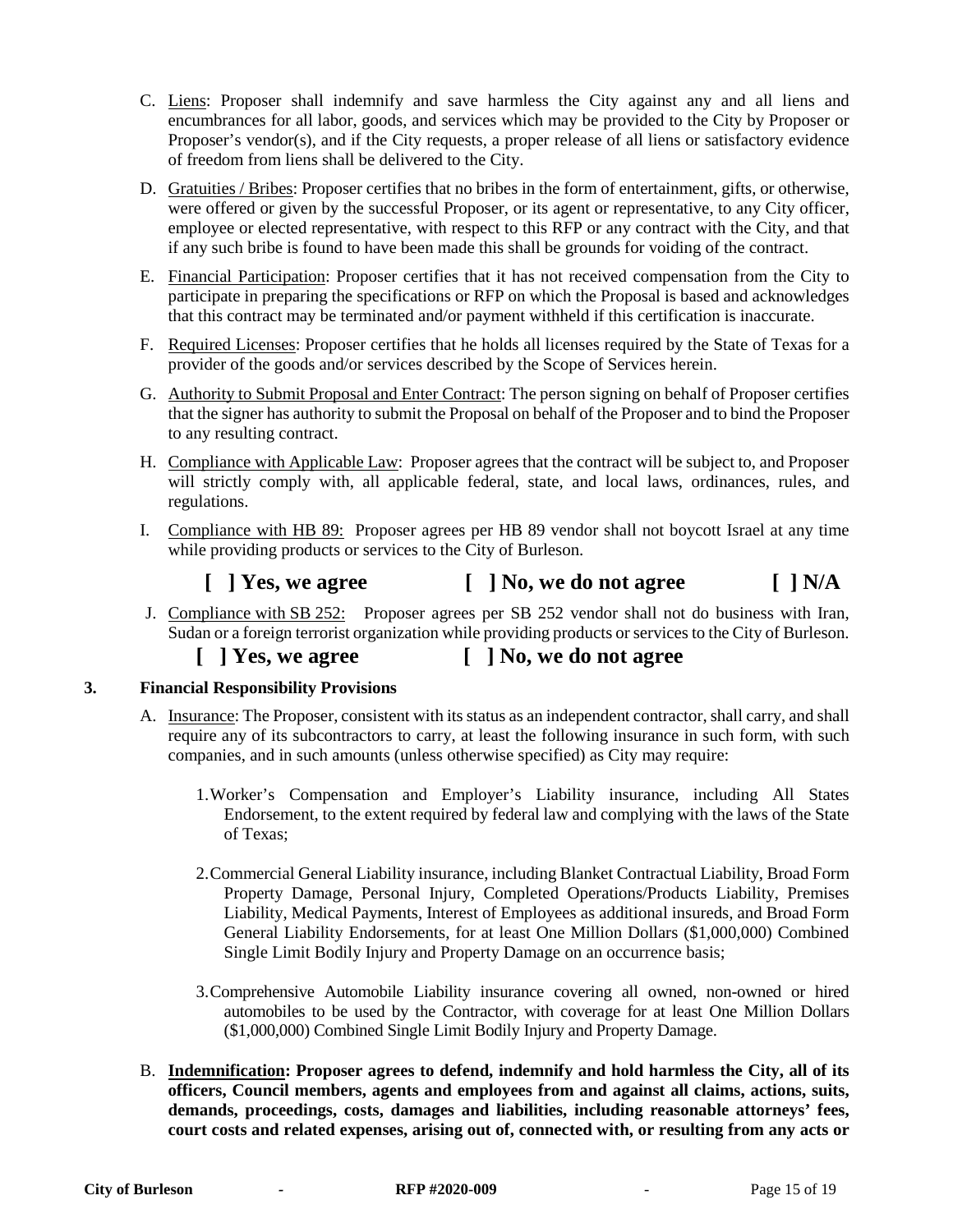**omissions of Proposer or any agent, employee, subcontractor, or supplier of Proposer in the execution or performance of this contract without regard to whether such persons are under the direction of City agents or employees.**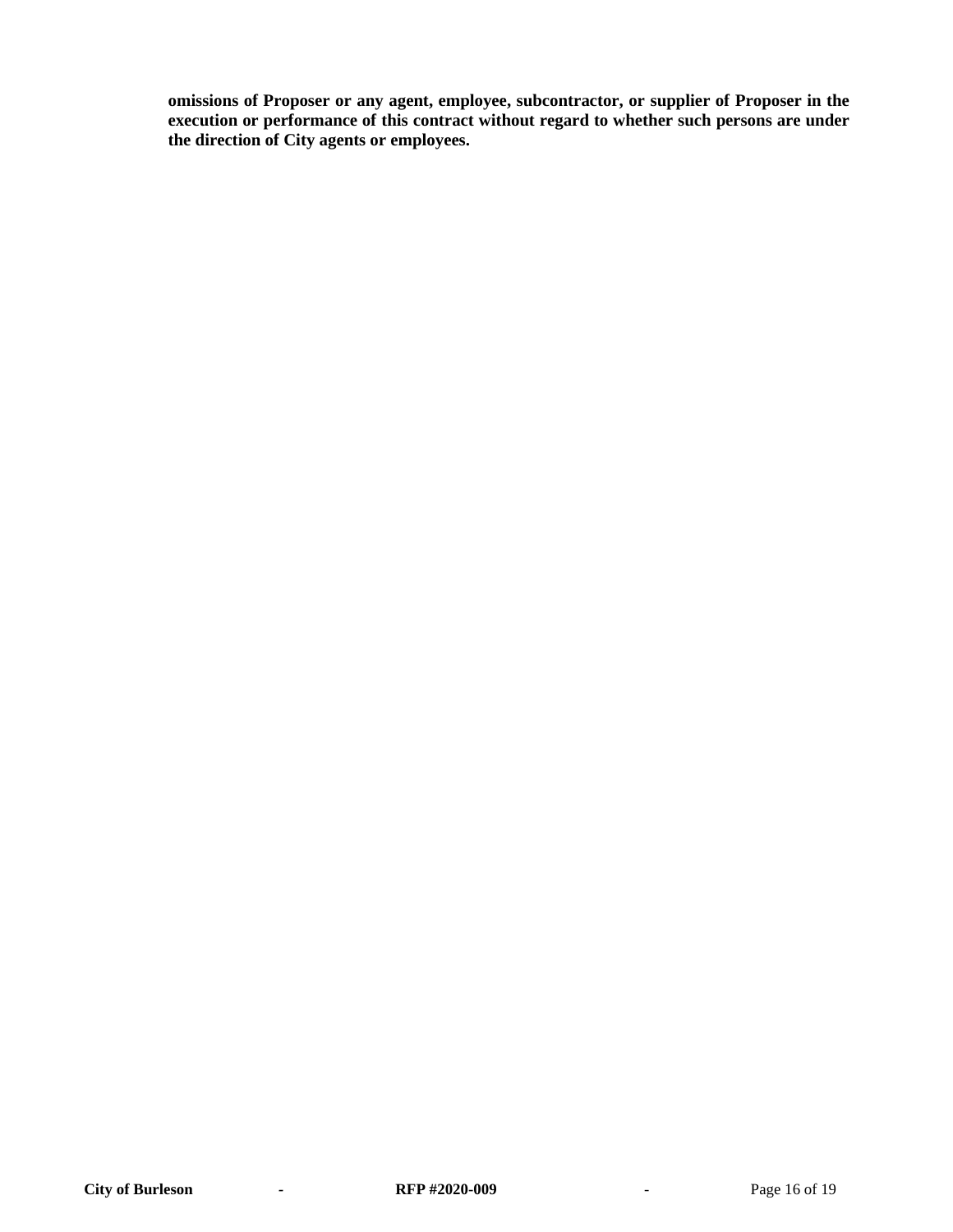# **Appendix C – Form CIQ**

#### **INFORMATION REGARDING VENDOR CONFLICT OF INTEREST QUESTIONNAIRE**

**WHO:** The following persons must file a Conflict of Interest Questionnaire with the City if the person has an employment or business relationship with an officer of the City that results in taxable income exceeding \$2,500 during the preceding twelve – month period, or an officer or a member of the officer's family has accepted gifts with an aggregate value of more than \$250 during the previous twelve – month period and the person engages in any of the following actions:

- 1. contracts or seeks to contract for the sale or purchase of property, goods or services with the City, including any of the following:
	- a. written and implied contracts, utility purchases, purchase orders, credit card purchases and any purchase of goods and services by the City;
	- b. contracts for the purchase or sale of real property, personal property including an auction of property;
	- c. tax abatement and economic development agreements;
- 2. submits a bid to sell goods or services, or responds to a request for proposal for services;
- 3. enters into negotiations with the City for a contract; or
- 4. appliesfor a tax abatement and/or economic development incentive that will result in a contract with the **City**

#### **THE FOLLOWING ARE CONSIDERED OFFICERS OF THE CITY:**

- 1. Mayor and City Council Members;
- 2. City Manager;
- 3. Board and Commission members and appointed members by the Mayor and City Council;
- 4. Directors of 4A and 4B development corporations;
- 5. The executive directors or managers of 4A and 4B development corporations; and
- 6. Directors of the City of Burleson who have authority to sign contracts on behalf of the City.

**EXCLUSIONS:** A questionnaire statement need not be filed if the money paid to a local government official was a political contribution, a gift to a member of the officer's family from a family member; a contract or purchase of less than \$2,500 or a transaction at a price and subject to terms available to the public; a payment for food, lodging, transportation or entertainment; or a transaction subject to rate or fee regulation by a governmental entity or agency.

WHAT: A person or business that contracts with the City or who seeks to contract with the City must file a "Conflict" of Interest Questionnaire" (FORM CIQ) which is available online at [www.ethics.state.tx.us](http://www.ethics.state.tx.us/) and a copy of which is attached to this guideline. The form contains mandatory disclosures regarding "employment or business relationships" with a municipal officer. Officials may be asked to clarify or interpret various portions of the questionnaire.

**WHEN:** The person or business must file:

- 1. the questionnaire no later than seven days after the date the person or business begins contract discussions or negotiations with the municipality, or submits an application, responds to a request for proposals or bids, correspondence, or other writing related to a potential contract or agreement with the City; and
- 2. an updated questionnaire within seven days after the date of an event that would make a filed questionnaire incomplete or inaccurate.

It does not matter if the submittal of a bid or proposal results in a contract. The statute requires a vendor to file a FORM CIQ at the time a proposal is submitted or negotiations commence.

- **WHERE:** The vendor or potential vendor must mail or deliver a completed questionnaire to the Finance Department. *The Finance Department is required by law to post the statements on the City's website.*
- **ENFORCEMENT:** Failure to file a questionnaire is a Class C misdemeanor punishable by a fine not to exceed \$500. It is an exception to prosecution that the person files a FORM CIQ not later than seven business days after the person received notice of a violation.
- **NOTE:** The City does not have a duty to ensure that a person files a Conflict of Interest Questionnaire.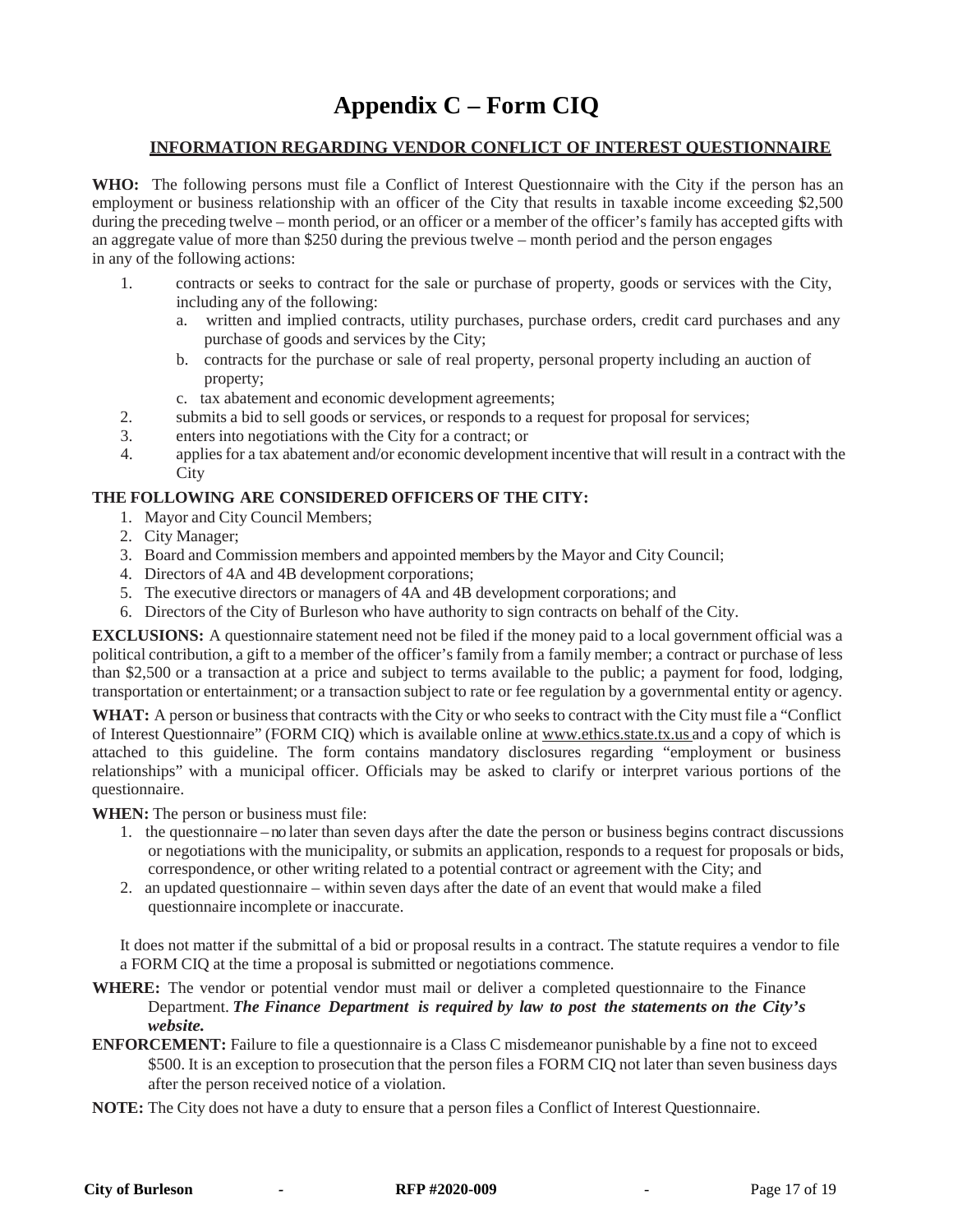| <b>CONFLICT OF INTEREST QUESTIONNAIRE</b><br>For vendor or other person doing business with local governmental entity                                                                                                                                                                                   | <b>FORM CIQ</b>    |  |
|---------------------------------------------------------------------------------------------------------------------------------------------------------------------------------------------------------------------------------------------------------------------------------------------------------|--------------------|--|
| This questionnaire reflects changes made to the law by H.B. 1491, 80th Leg., Regular Session.                                                                                                                                                                                                           | OFFICE USE ONLY    |  |
| This questionnaire is being filed in accordance with Chapter 176, Local Government Code<br>by a person who has a business relationship as defined by Section 176.001(1-a) with a local<br>governmental entity and the person meets requirements under Section 176.006(a).                               | Date Received      |  |
| By law this questionnaire must be filed with the records administrator of the local governmental<br>entity not later than the 7th business day after the date the person becomes aware of facts<br>that require the statement to be filed. See Section 176.006, Local Government Code.                  |                    |  |
| A person commits an offense if the person knowingly violates Section 176.006, Local<br>Government Code. An offense under this section is a Class C misdemeanor.                                                                                                                                         |                    |  |
| Name of person who has a business relationship with local governmental entity.                                                                                                                                                                                                                          |                    |  |
| $\overline{2}$<br>Check this box if you are filing an update to a previously filed questionnaire.                                                                                                                                                                                                       |                    |  |
| (The law requires that you file an updated completed questionnaire with the appropriate filing authority not<br>later than the 7th business day after the date the originally filed questionnaire becomes incomplete or inaccurate.)                                                                    |                    |  |
| 3<br>Name of local government officer with whom filer has employment or business relationship.                                                                                                                                                                                                          |                    |  |
|                                                                                                                                                                                                                                                                                                         |                    |  |
| Name of Officer<br>This section (item 3 including subparts A, B, C & D) must be completed for each officer with whom the filer has an<br>employment or other business relationship as defined by Section 176.001(1-a), Local Government Code. Attach additional<br>pages to this Form CIQ as necessary. |                    |  |
| A. Is the local government officer named in this section receiving or likely to receive taxable income, other than investment<br>income, from the filer of the questionnaire?                                                                                                                           |                    |  |
| <b>No</b><br>Yes                                                                                                                                                                                                                                                                                        |                    |  |
| B. Is the filer of the questionnaire receiving or likely to receive taxable income, other than investment income, from or at the<br>direction of the local government officer named in this section AND the taxable income is not received from the local<br>governmental entity?                       |                    |  |
| <b>No</b><br>Yes                                                                                                                                                                                                                                                                                        |                    |  |
| C. Is the filer of this questionnaire employed by a corporation or other business entity with respect to which the local<br>government officer serves as an officer or director, or holds an ownership of 10 percent or more?                                                                           |                    |  |
| No<br>Yes                                                                                                                                                                                                                                                                                               |                    |  |
| D. Describe each employment or business relationship with the local government officer named in this section.                                                                                                                                                                                           |                    |  |
|                                                                                                                                                                                                                                                                                                         |                    |  |
| 4                                                                                                                                                                                                                                                                                                       |                    |  |
| Signature of person doing business with the governmental entity                                                                                                                                                                                                                                         | Date               |  |
|                                                                                                                                                                                                                                                                                                         | Adopted 06/29/2007 |  |

**City of Burleson** *-* **RFP #2020-009**- Page 18 of 19